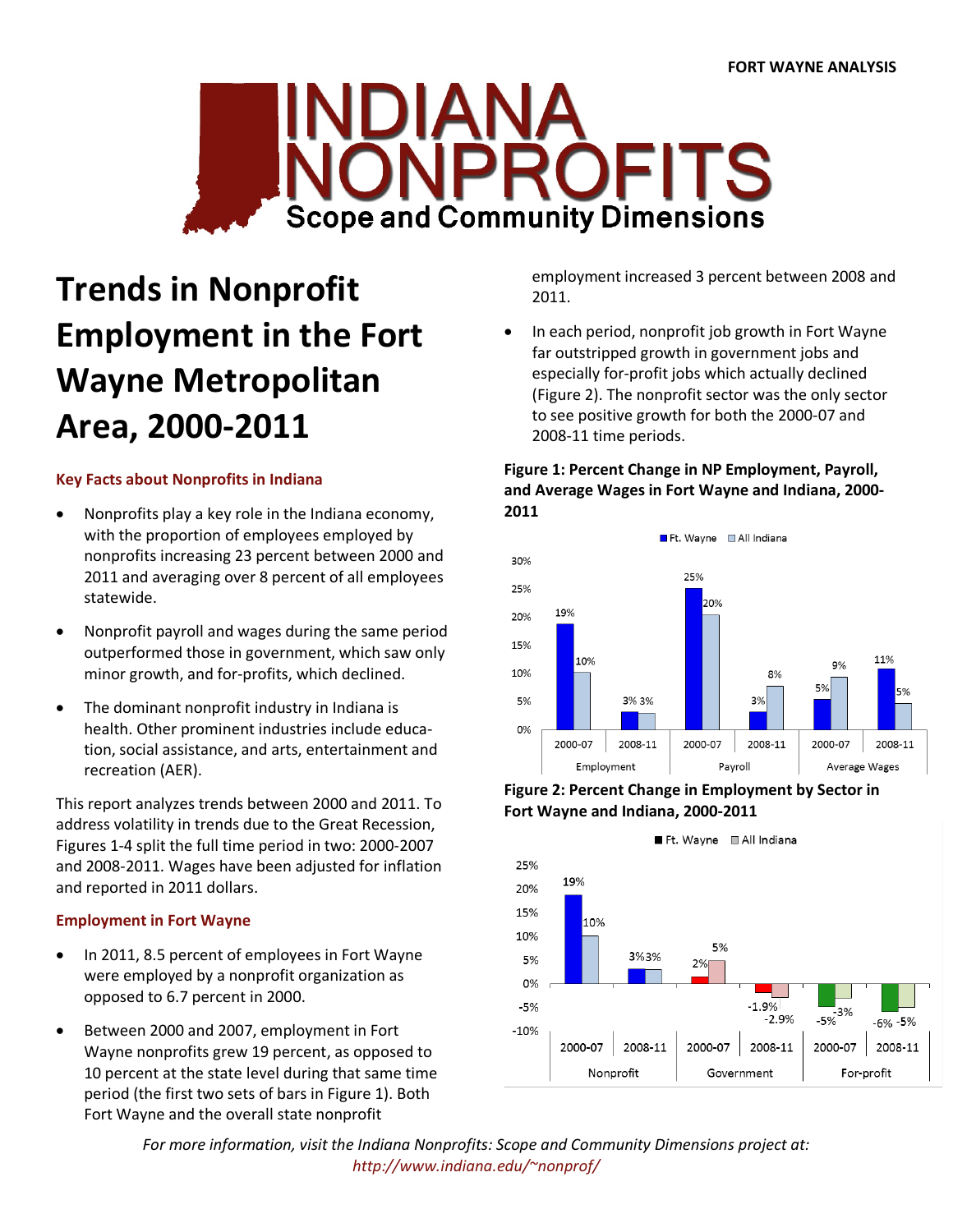## **FORT WAYNE ANALYSIS**

## **Payroll in Fort Wayne**

- Fort Wayne nonprofits saw increases in payroll between 2000 and 2011 (the two middle sets of bars in Figure 1).
- Between 2000 and 2007 particularly, nonprofit payroll in Fort Wayne experienced a large growth of 25 percent, as opposed to 20 percent at the state level during the same time period (Figure 1).
- However, between 2008 and 2011, overall state growth (8 percent) was greater than Fort Wayne (3 percent) (Figure 1).
- Sector growth for payroll was similar to trends in employment. Nonprofit growth far exceeded the negative trends in for-profit payroll and mixed trends in government (Figure 3). Fort Wayne nonprofit payroll growth exceeded the state's in both periods.

## **Figure 3: Percent Change in Payroll by Sector in Fort Wayne and Indiana, 2000-2011**



## **Average Wages in Fort Wayne**

- Between 2000 and 2007, the growth in nonprofit wages (5 percent) in Fort Wayne was less than the overall growth at the state level (9 percent). During the next four years, 2008-2011, Fort Wayne's growth overtook state growth by 6 percentage points (the last two sets of bars in Figure 1).
- Average nonprofit wages outperformed those in government and for-profits during both time periods (Figure 4).
- Nonprofits were the only sector to grow in both time periods, both in Fort Wayne and statewide. Fort Wayne's growth in nonprofit wages between

2008 and 2011 (11 percent) was especially noteworthy, compared to nonprofit wages at the state level (5 percent), government wages (up 1 percent) and for-profit wages (up 0.2 percent) (Figure 4).

## **Figure 4: Percent Change in Average Wages by Sector in Fort Wayne and Indiana, 2000-2011**



## **Nonprofit Industry Comparisons**

We look first at changes over the entire 2000-2011 period, rather than for the two separate time periods (2000-2007 and 2008-2011) we used in our analysis above. Looking at the entire time period obscures changes over time, but allows us to examine growth and/or decline over the entire period. In the final section of this report, we consider annual changes in the four largest nonprofit industries.

Between 2000 and 2011, there were divergent patterns of growth and decline across the major nonprofit industries: education, health, social assistance, and arts, entertainment and recreation (AER), as shown in Figures 5-7. Generally, the health and education industries show greater growth than social services and especially AER, which declined in both Fort Wayne and at the overall state level.

## *Nonprofit Employment*

- Nonprofit employment in the health industry increased 39 percent, while health jobs increased by only 20 percent at the state level over the same time period (Figure 5).
- Nonprofit employment in education, social assistance, and AER in Fort Wayne either increased less than or decreased as compared to overall state trends (Figure 5). Only nonprofit health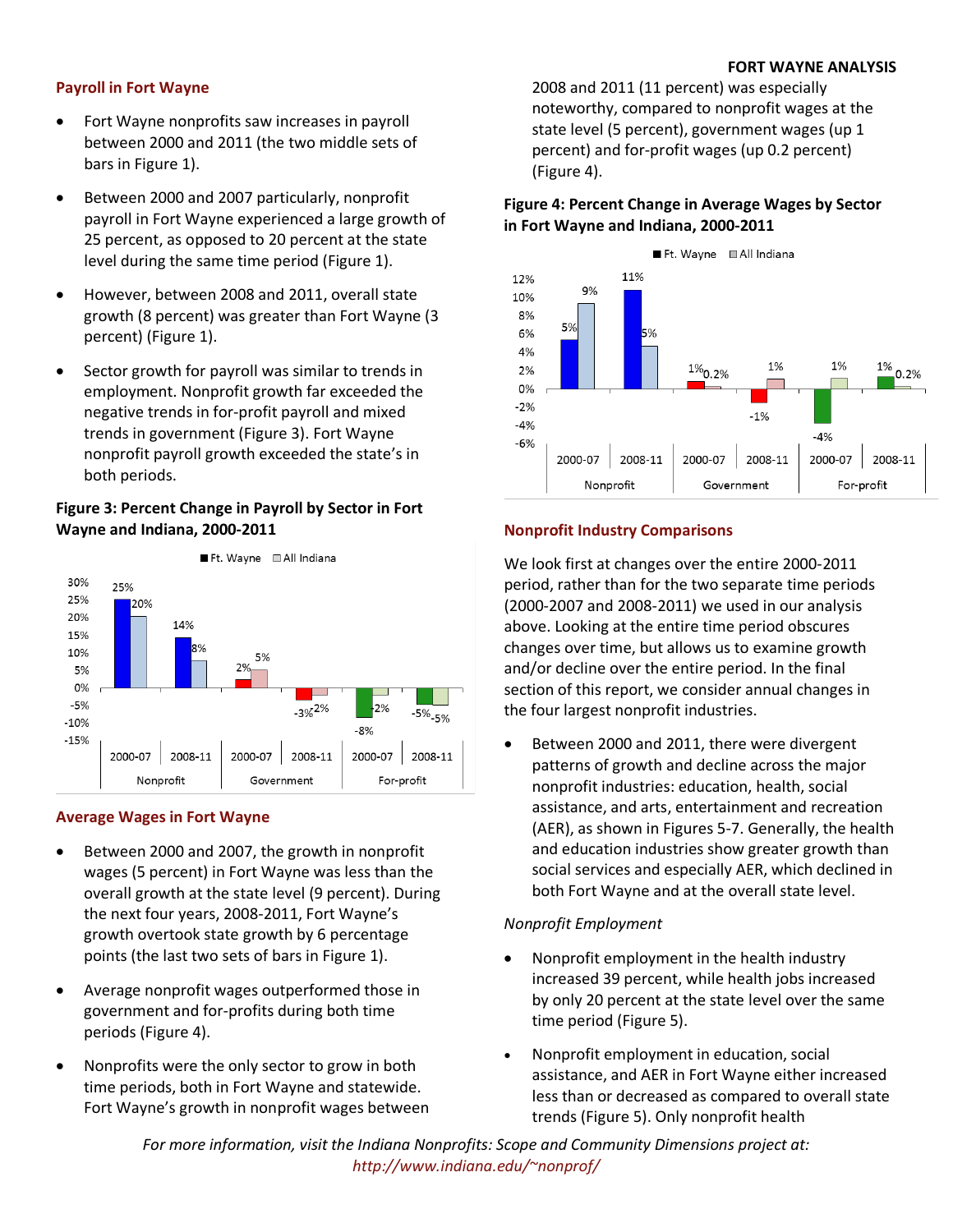#### **FORT WAYNE ANALYSIS**

employment grew more than at the overall state level.

• Nonprofit employment in education increased by 16 percent for Fort Wayne nonprofits but by fully 28 percent at the state level (Figure 5).

## **Figure 5: Percent Change in Nonprofit Employment by Industry for Fort Wayne and Indiana, 2000-2011**



*Nonprofit Payroll*

- Trends in nonprofit payroll are similar to those in nonprofit employment. Health and education were the only industries in Fort Wayne where nonprofit payroll increased more than at the state level (68 versus 40 percent) (Figure 6).
- Nonprofit payroll for Fort Wayne social assistance and AER employers both decreased over the time period. For both industries, their statewide counterparts showed notably better performances, up 6 percent for social assistant (compared to a decline of 16 percent in Fort Wayne). Payroll in nonprofit AER declined both in Fort Wayne and statewide, but the decline was fully 36 percent in Fort Wayne compared to 13 percent at the state level (Figure 6).

## **Figure 6: Percent Change in Nonprofit Payroll by Industry for Fort Wayne and Indiana, 2000-2011**



## *Average Nonprofit Wages*

- Average nonprofit wages for Fort Wayne increased over the time period in health (21 percent) and education (16 percent) more so than at the overall state level (17 and 12 percent, respectively) (Figure 7).
- Nonprofit average wages in social assistance and AER decreased for both Fort Wayne at the state level over the time period. Fort Wayne's decline exceeded the state's for both industries.

## **Figure 7: Percent Change in Nonprofit Average Wages by Industry for Fort Wayne and Indiana, 2000-2011**

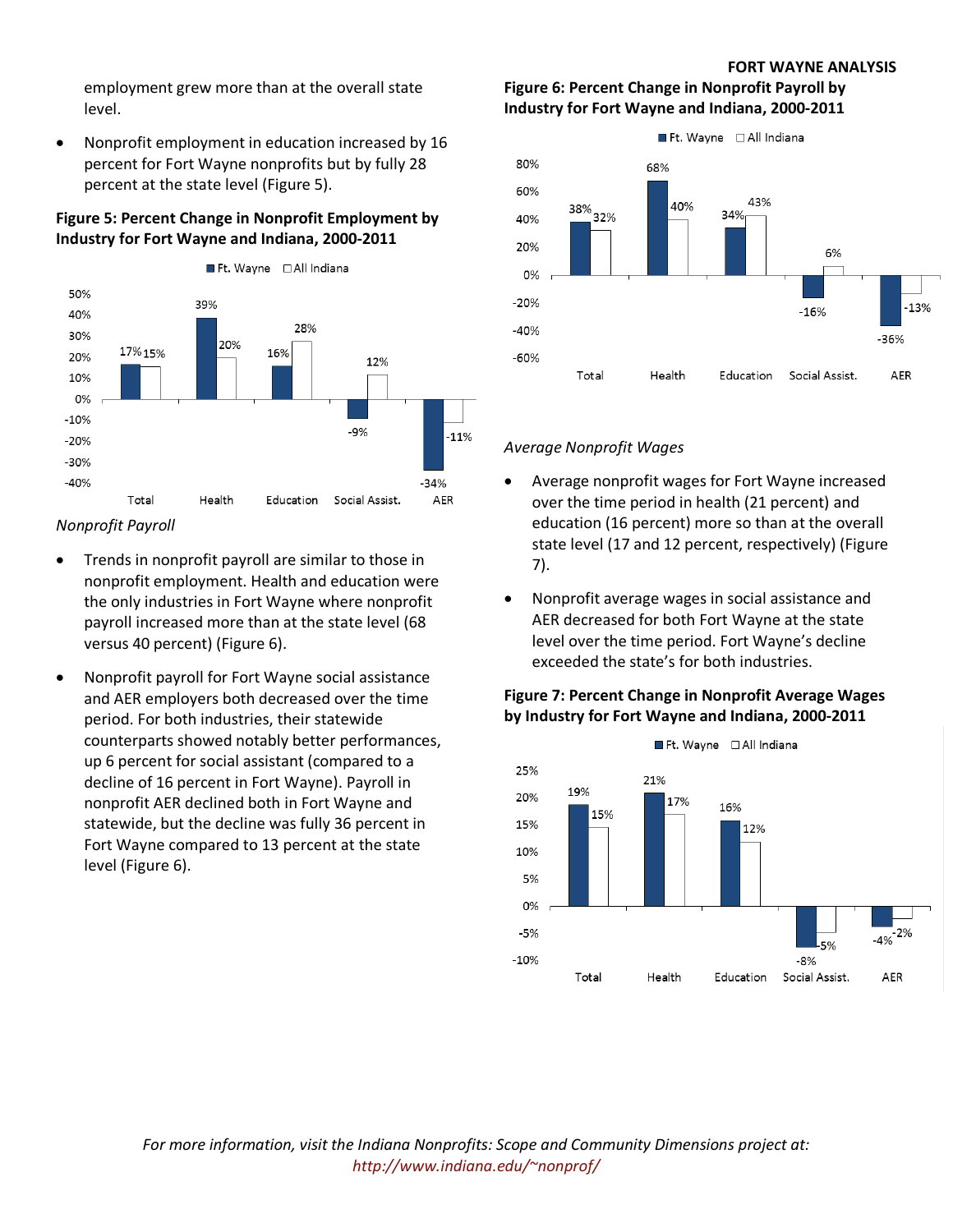## **Detailed Industry Analyses**

Our analysis of trends in nonprofit industries so far has examined only overall changes between 2000 and 2011 with no attention to changes from one year to the next or to whether such changes are particular to nonprofits or part of a broader shift in the composition of industries at the state level. We turn now to an analysis of trends in Fort Wayne nonprofit employment using a special "Shift Share" analysis. This methodology allows us to identify trends in nonprofit employment specific to the Fort Wayne region distinct from shifts in total statewide employment and in total nonprofit sector employment at the state level. Here we provide an example of how we apply this methodology to annual changes in nonprofit employment trends in the Fort Wayne metropolitan statistical area, first for total nonprofit employment and then for nonprofit employment in the four largest nonprofit industries.

The annual number of nonprofit jobs gained or lost in Fort Wayne are represented in red (Figure 8). For example, Fort Wayne gained 1,313 nonprofit jobs from 2000-2001. This growth can be attributed to a variety of factors. Represented in black are number of jobs added or lost if we only consider how the local characteristics of Fort Wayne influence nonprofit employment. For example, Fort Wayne would have actually added 1,701 new nonprofit jobs in 2000-2001 if only local factors affected employment. However, the state effects on nonprofit employment (displayed in dark and light gray) were negative, which brings the total number of jobs added down to 1,313.

**Annual changes in Fort Wayne nonprofit employment** are displayed by the red line in [Figure 8.](#page-3-0) This line indicates overall nonprofit job gains/losses in Fort Wayne e and – consistent with Figure 2 above – shows that nonprofit jobs grew mainly during the first three years of the period. For example, Fort Wayne added 1,313 nonprofit jobs between 2000 and 2001. However, the growth in total number of nonprofit jobs during the last three years of the period were at best modest and in one year (2007-2008) even negative (a loss of 599 nonprofit jobs). The stacked bars show the impact of three factors contributing to these trends.



#### <span id="page-3-0"></span>**Figure 8: Regional Effects on Changes in Fort Wayne's Total Nonprofit Employment**

*For more information, visit the Indiana Nonprofits: Scope and Community Dimensions project at: http://www.indiana.edu/~nonprof/*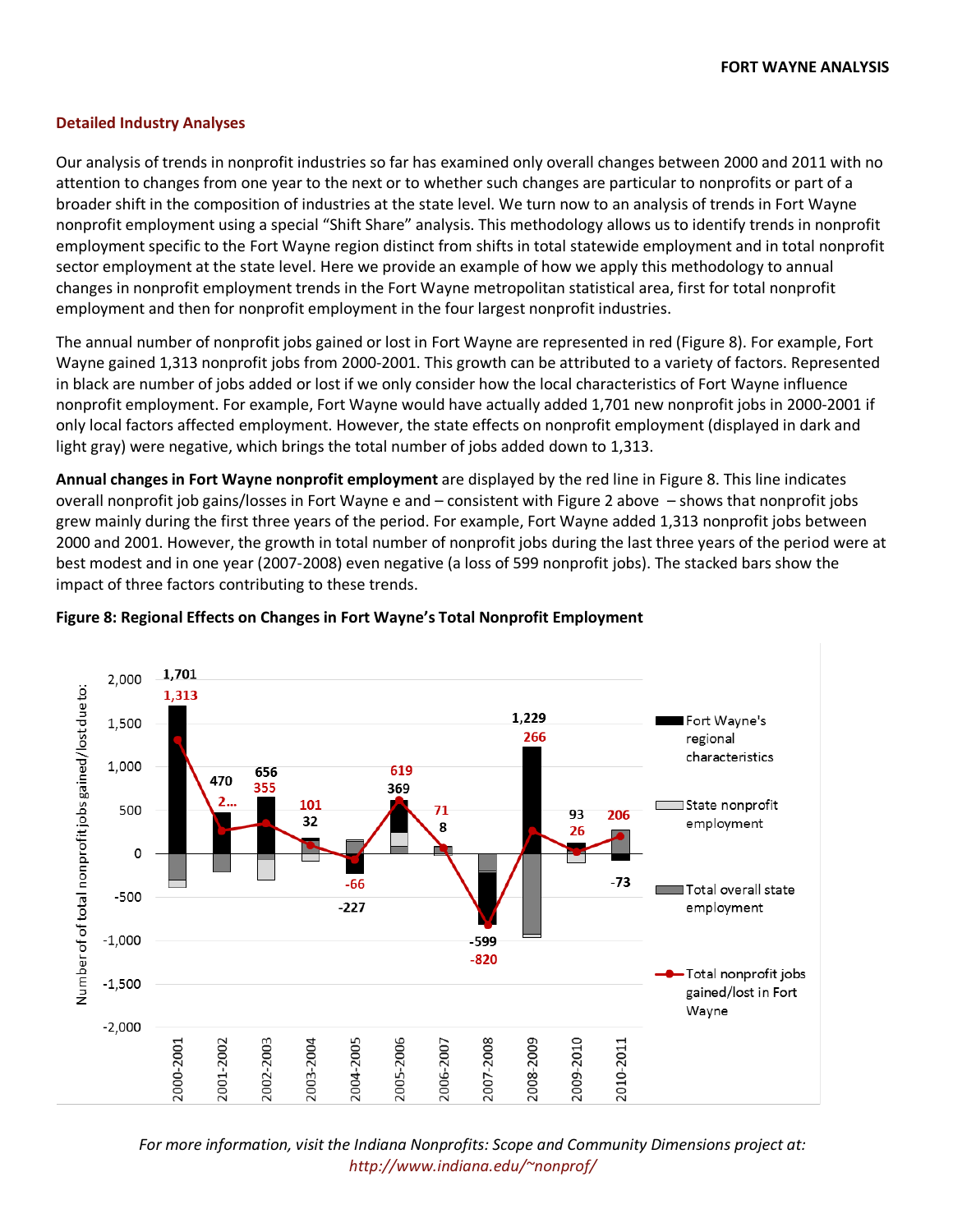- **Overall state employment trends** (represented by the dark gray bars) This indicates how many nonprofit jobs would have been gained/lost in Fort Wayne, if the Fort Wayne nonprofits had followed overall state trends in employment across all industries and all sectors (nonprofit, government, and for-profit). The negative effect of overall state employment trends is most pronounced at the beginning of the Great Recession as well as the smaller recession in the early 2000s. In 2000-2001, for example, Fort Wayne nonprofits would have lost more than 300 jobs if they had followed statewide trends in total employment.
- **Nonprofit employment trends at the state level** (indicated by the light gray bars) Fort Wayne nonprofit employment is also affected by state level gains and losses of nonprofit jobs, compared to for-profit and government jobs. In 2000-2001, Fort Wayne nonprofits would have lost close to 100 jobs if they followed statewide trends in nonprofit employment. Generally state nonprofit job gains/losses move in the same direction as total state employment, except in 2003-2004 and 2009-2010. For 2000-2001, the combined effects of trends in overall state employment (across all sectors) and total state nonprofit employment would have reduced nonprofit employment in Fort Wayne by 388 jobs. In actuality, Fort Wayne gained 1,313 nonprofit jobs in 2000-2001, suggesting that Fort Wayne had a special regional competitive advantage in that year.
- **Fort Wayne's unique characteristics** (reflected in the black bars) This indicates how many nonprofit jobs were gained/lost in Fort Wayne above and beyond the overall statewide employment trends (dark gray bars) or the state's nonprofit trends (light gray bars). For most years (all years except 2003-2004, 2006-2007, and 2010- 2011), the black bars are above the break-even line, suggesting that Fort Wayne nonprofits had a comparative regional advantage. In these years, the effects of Fort Wayne's regional characteristics compensate for losses at the state level. For example, in 2000-2001, Fort Wayne would have lost 388 nonprofit jobs if the regional nonprofits had followed overall state trends. The region, however, added a total of 1,313 nonprofit jobs (red circle). In two of the years, Fort Wayne nonprofits respectively negated (2004-05) or aggravated (2007-08) changes at the statewide level. The analysis does not allow us to determine the reasons for these changes; for example, changes in funding patterns.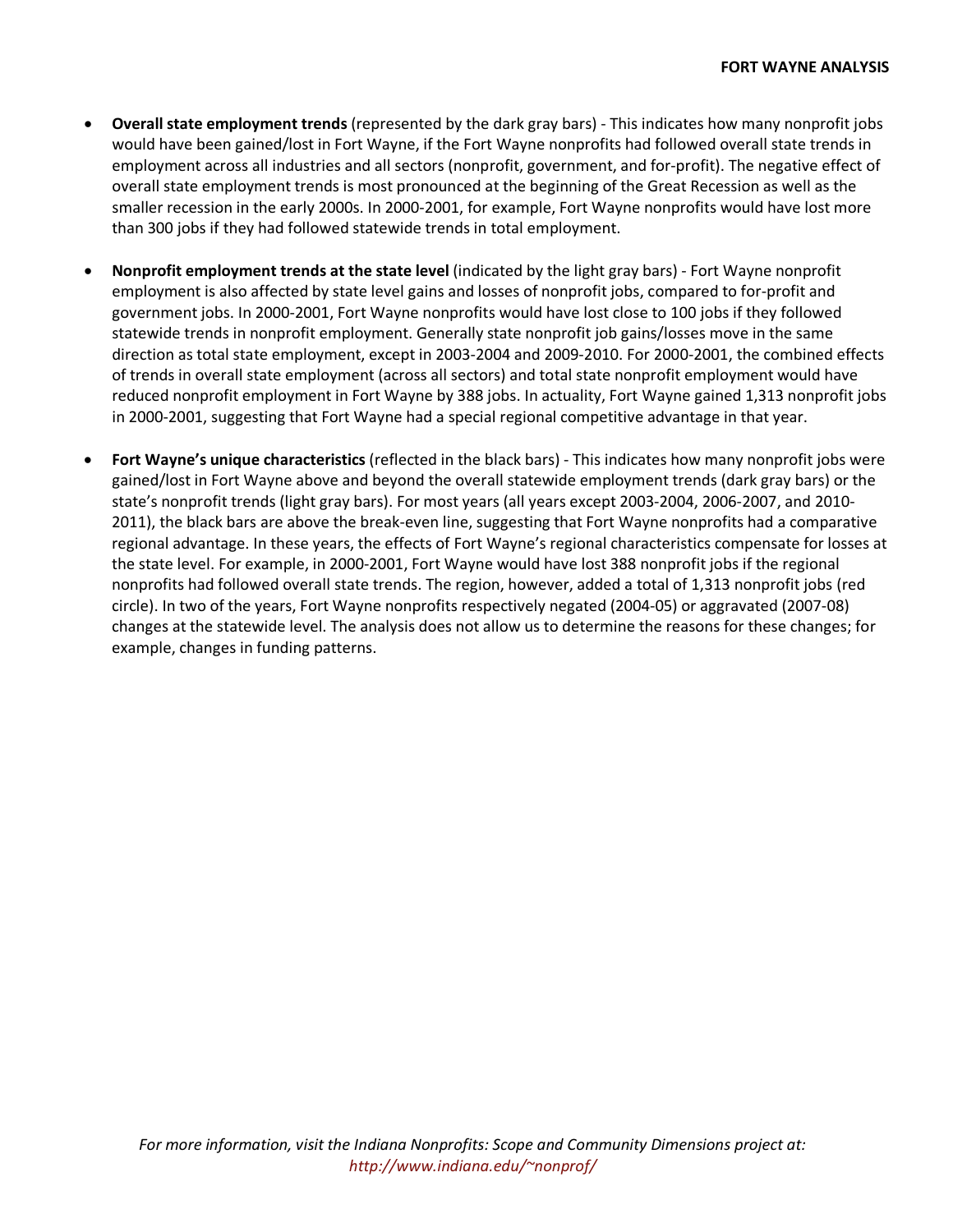## *Healthcare*

By isolating particular nonprofit industries, these patterns may be easier to understand. Over the 2000-2011 period, total nonprofit jobs in the healthcare industry increased 39 percent (as shown in Figure 5). Figure 9 shows how this overall growth played itself out from year to year and suggests a dramatic increase in the first year, followed by much more modest growth over the rest of the period – including three years of actual net decline in 2003-2004, 2004-2005, and 2007-2008, when the black solid circle/line dipped into negative territory.

For example, Figure 9 reveals that in 2000-2001 total Fort Wayne nonprofit employment in health care (the black solid circle/line) increased by 1,128 jobs. Most of this growth (623 new jobs) would have occurred if Fort Wayne simply followed statewide trends in **total** health care employment (dark grey bar) and statewide trends in **nonprofit** health care employment (light gray bar). However, the remaining 505 **Fort Wayne nonprofit health care** jobs (blue bars) were added above and beyond these statewide trends, suggesting that something special happened in Fort Wayne that year to allow nonprofit health care establishments in Fort Wayne to add this many new workers.

The following year, the number of additional nonprofit jobs in the Fort Wayne health care industry was only 158. If Fort Wayne nonprofits had followed statewide trends in total health care employment (dark grey bar) and in statewide nonprofit health care employment (light gray bar), the increase would have been 327. The difference (169 jobs) suggests that Fort Wayne nonprofit health care providers were less effective in capturing health care jobs than their counterparts in the rest of the state, perhaps because they had expanded more than expected the previous year.



#### **Figure 9: Regional Effects on Changes in Fort Wayne's Nonprofit Healthcare Employment**

*For more information, visit the Indiana Nonprofits: Scope and Community Dimensions project at: http://www.indiana.edu/~nonprof/*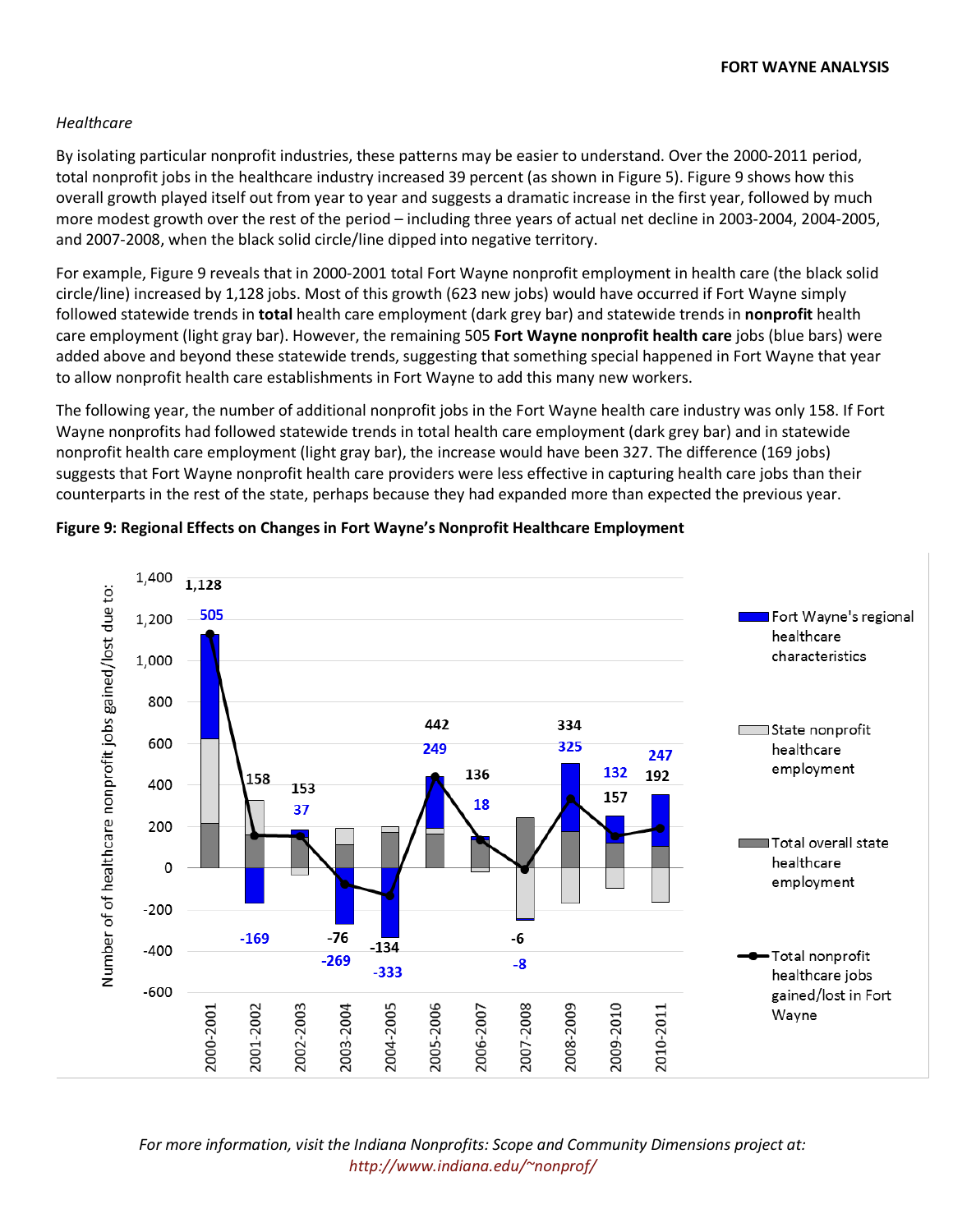Figure 9 shows that in eight of the eleven years included in the analysis, Fort Wayne nonprofit health care providers outperformed their statewide nonprofit counterparts (the blue bars show more jobs added than the light gray bars). However, they outperformed the entire healthcare sector at the statewide level in only four of the eleven years (the blue bars show more jobs added than the dark gray bars).

#### *Education*

Between 2000 and 2011 nonprofit jobs in education grew 16 percent in the Fort Wayne metropolitan area, but 28 percent at the state level (Figure 5). Figure 10 shows how these growth trends played themselves out on an annual basis. The analysis suggests that Fort Wayne nonprofit employment in education grew in seven of the 11 years above and beyond statewide trends. However, in 2000-2001 and each year between 2006 and 2009, Fort Wayne nonprofits lost jobs in education, despite positive statewide trends, suggesting that particular regional effects depressed nonprofit education jobs for those years. These effects were sufficiently pronounced to result in an overall lower growth in nonprofit employment jobs for the entire period than for similar jobs at the statewide level. A comparison of Figures 9 and 10 indicate that the regional effects in nonprofit health care followed a quite different pattern or cycle than those in nonprofit education.



#### **Figure 10: Regional Effects on Changes in Fort Wayne's Nonprofit Education Employment**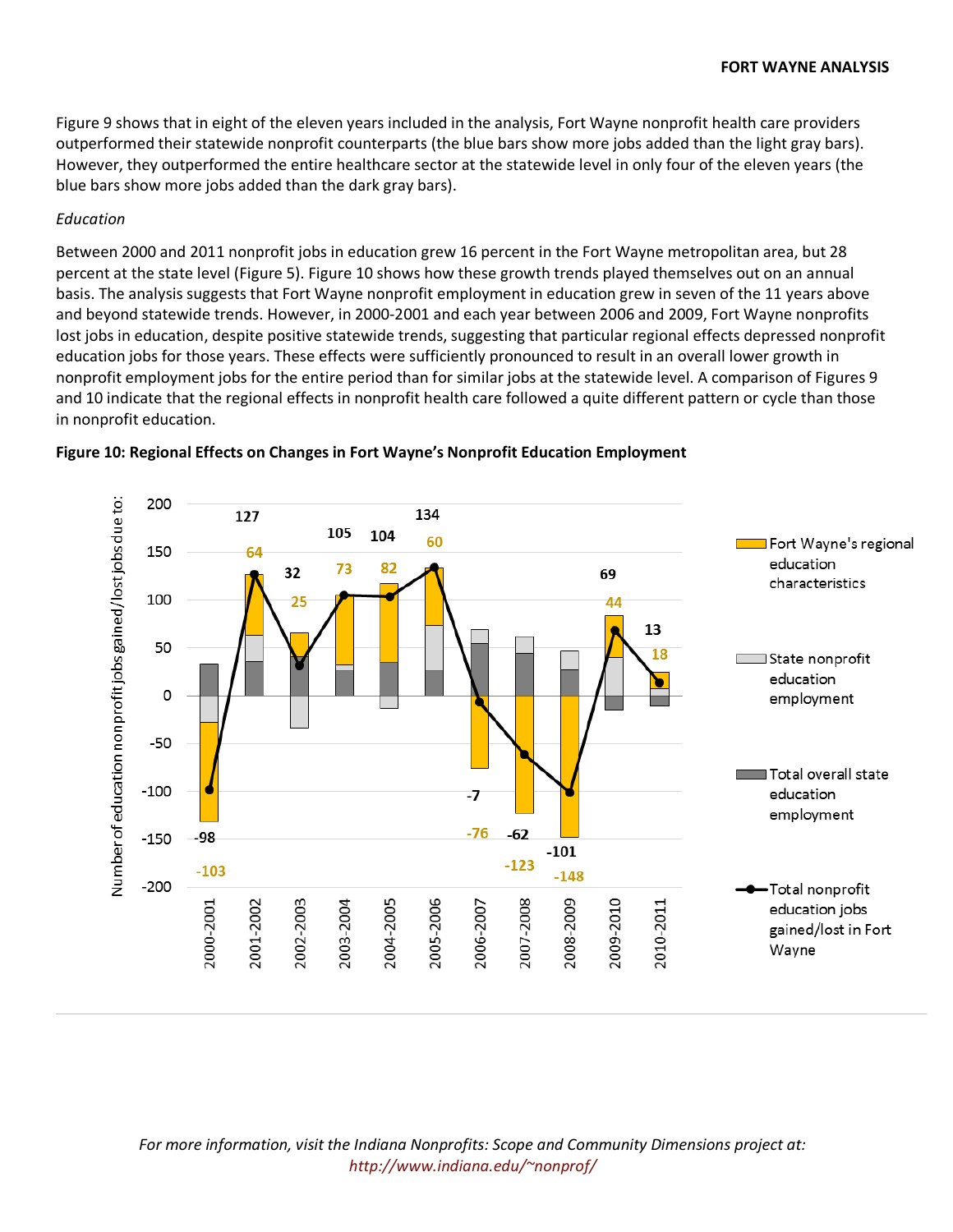#### *Social Assistance*

Between 2000 and 2011, Fort Wayne nonprofit employment in social assistance decreased by 9 percent, while those jobs increased 12 percent at the state level (Figure 5 above). Figure 11 shows how the 9 percent decrease in Fort Wayne nonprofit assistant jobs played itself out on an annual basis. These patterns also differ markedly from the corresponding analysis of Forth Wayne's nonprofit healthcare and nonprofit education employment.

In social assistance, Fort Wayne's regional characteristics had a largely negative effect on nonprofit job growth except in 2004-2005, 2005-2006 and 2008-2009. These regional effects were more pronounced between 2006 and 2009 and in 2010-2011 than in other years, which suggests these years accounted for most of the overall decline in nonprofit social assistance jobs. The effects of state employment (both overall and specifically in social assistance nonprofits) generally were positive and compensated for jobs lost due to regional effects in many years. The exception was 2008-2009, when Fort Wayne's regional characteristics accounted for the majority of nonprofit job growth; however, that was the only year in which the regional effects were positive and non-trivial.



#### **Figure 11: Regional Effects on Changes in Fort Wayne's Nonprofit Social Assistance Employment**